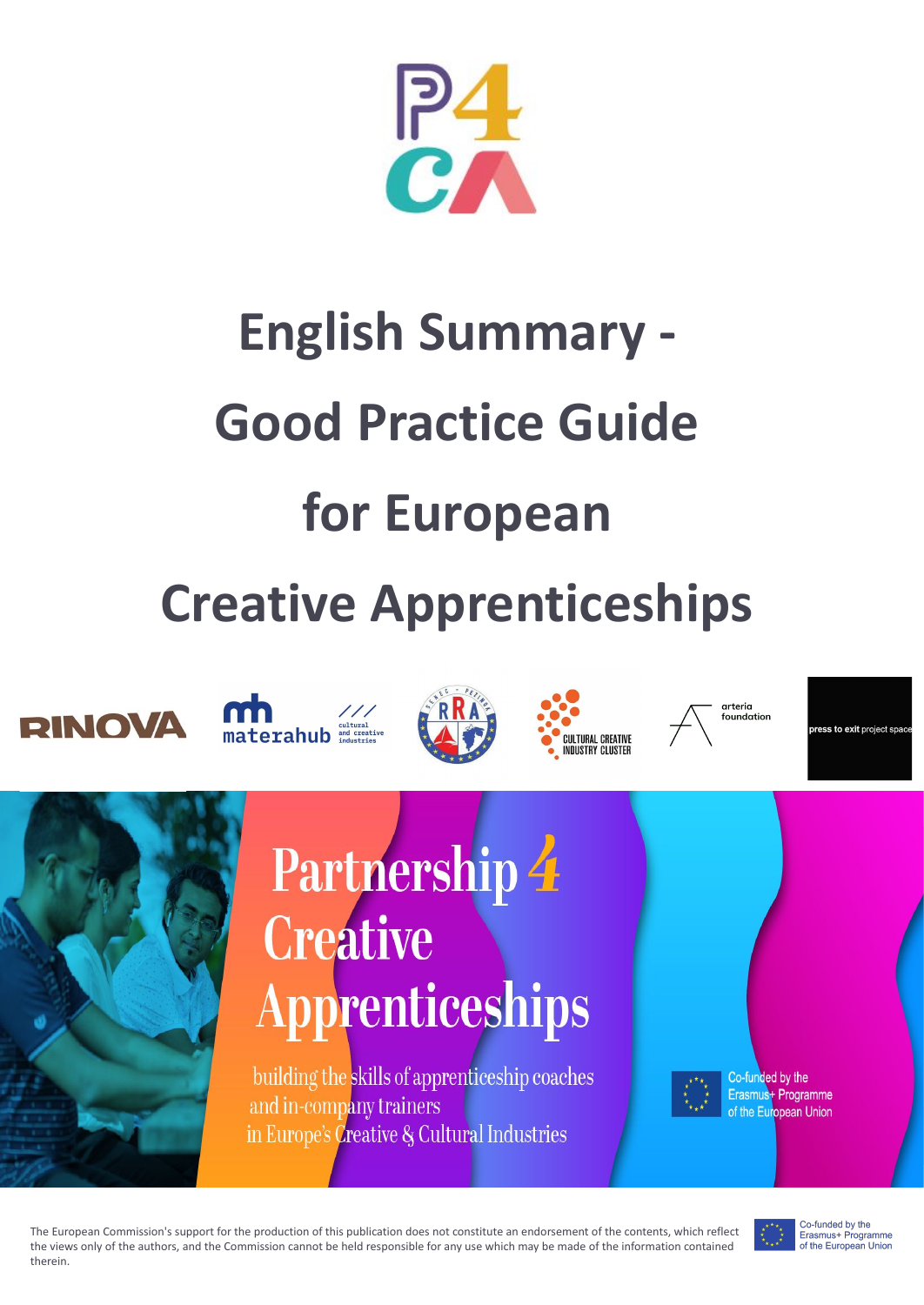### **Why a Good Practice Guide for European Apprenticeships in the CCIs?**

Pathways for Creative Apprenticeships (P4CA) aims to support the delivery of creative apprenticeships by building the skills of apprenticeship coaches and In-House Company trainers within the creative and cultural industries sector. The **Good Practice Guide for European Apprenticeships in the Cultural and Creative Industries** was developed in the context of the P4CA project as a document that gathers good practices and innovative approaches to establishing effective quality apprenticeships. It is the result of the fifth step of the project and was developed based on the knowledge and expertise gathered over the course of the project, but also on the experiences and needs expressed by the various apprentice coaches, companies in the CCIs, apprentices, training providers, and teachers who have been involved in the project's activities.

#### **How was the guide developed?**

By identifying the different apprenticeship frameworks put into place in six different countries (Italy, the UK, North Macedonia, Slovakia, Poland, Hungary), we gathered common guidelines that can support a more unified and qualitative apprenticeship framework. Based on the seven criteria on framework conditions, but most particularly based on the seven criteria for working and learning conditions, we were able to draw upon resources that constitute best practices that can be implemented in the strongly differentiated models of apprenticeship provision in CCIs in different countries. You can find all the results of the six steps of the project on  $p4ca.eu$ and download the language version of your choice.



The project also takes as its good practice benchmark, the *European Framework for Quality Apprenticeships*. Preparatory work by the European Union for the Framework found that many countries do not have these criteria and frameworks in place, and therefore the EFQA has set [fourteen criteria](https://ec.europa.eu/commission/presscorner/detail/en/MEMO_17_3586) that can be used as common reference.

### **Who is the guide for?**

- Apprenticeship Coaches
- In-Company Trainers
- CCI employers
- **VET providers**
- **Schools**
- Young people
- **Apprentices**

**What can you find in this guide?**

An introduction to the guide, to the topic of apprenticeships in the CCIs and to the EFQA, followed by three essential steps to good practice for an apprenticeship. For the full English version of the guide, click here.

It is an interactive document providing open educational resources and links to websites, articles, videos, reports, that might be useful to get further information.

**You will find the testimonial videos in different chapters of the guide by clicking on the symbol. The videos can also be found on Materahub's YouTube channel under the [P4CA playlist.](https://www.youtube.com/watch?v=6gvBUngl0DM&list=PLrot5uZZF8qC7IvBJTsPKKL3k6EdCBUOn)**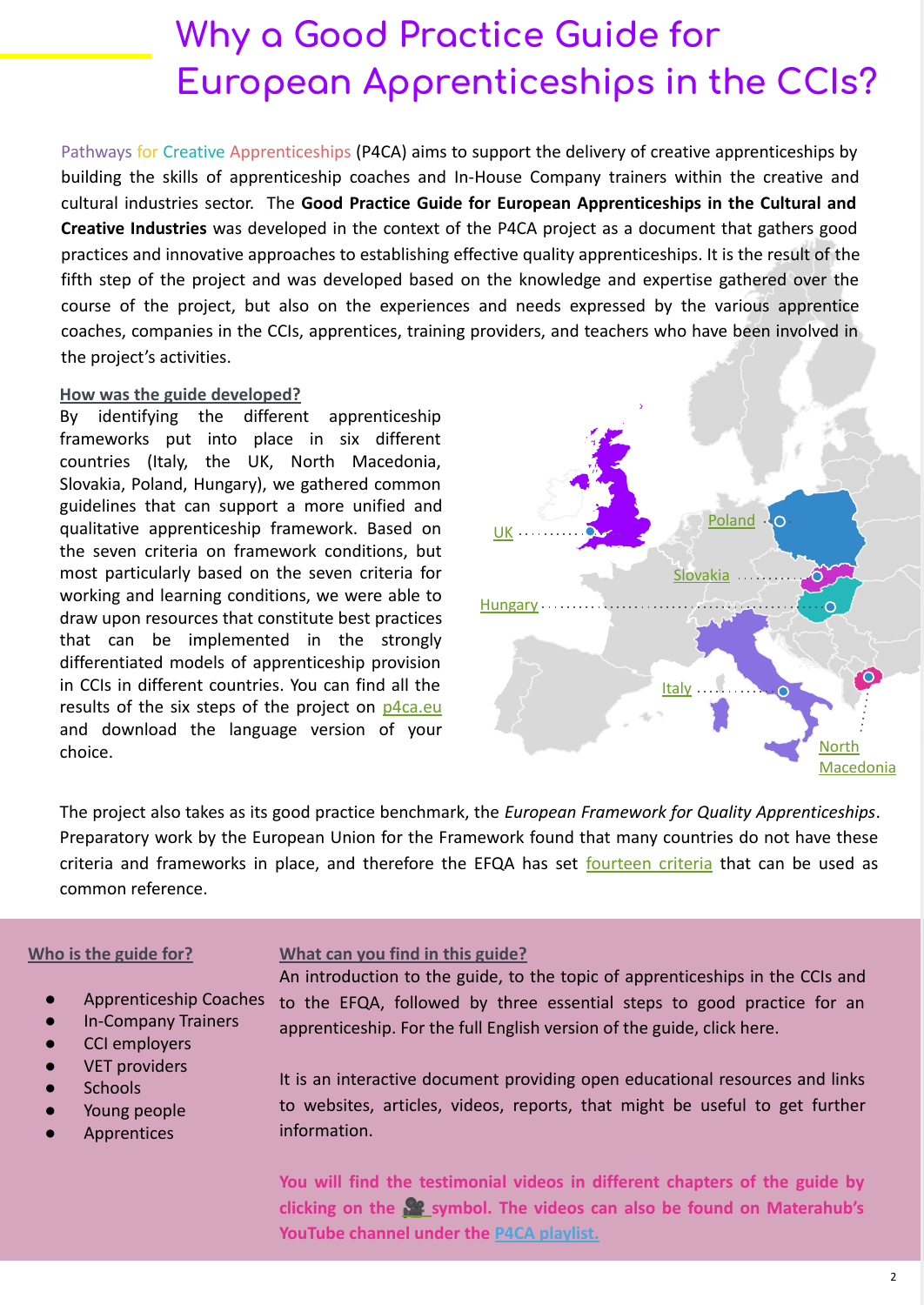### **Step 1 How to Prepare an Apprenticeship**

### 1.1. Benefits of the apprenticeships for the apprentice, companies and VET institutions

#### **Benefits for apprentices:**

- $\rightarrow$  adapting to the labour market
- $\rightarrow$  better access to jobs
- ➔ faster school-to-work
- transition  $\rightarrow$  more opportunities

➔ better career prospects

#### **Benefits for companies:**

- $\rightarrow$  job-specific skills
- **→** efficient recruitment
- $\rightarrow$  better productivity and profitability
- **→** lower staff turnover
- $\rightarrow$  more innovation

### **Benefits for the VET institutions:**

- $\rightarrow$  more interesting and relevant training
- **→** better school-to-work outcomes
- $\rightarrow$  practical application of theory
- **→** improvement of soft skills and basic work habits
- $\rightarrow$  clear connection between courses and jobs

**1)** Exploring the creative industrial sectors of a given location **2)** Visits to enterprises in the relevant sectors through intermediary organisations, which may be creative industry clusters, chambers of commerce and industry, other European networks and organisations (e.g. ECBN) **3)** The establishment of a set of criteria to assess the readiness of enterprises to receive apprentices. The criteria are described in Introduction, section III. of this manual. *(Written contract, Learning outcomes, Pedagogical support, Workplace component, Pay and/or compensation, Social protection, Work, health and safety conditions)*



1.3. How to identify the best in a company /school tutor

### Role and key competencies

Professional knowledge of the Apprenticeship Coach of specificities of the creative sector and work experience in the specific vocational field and to be aware of the employment market needs.

Personal features are equally important as the professional knowledge: experience in working with young people, cooperation and communication skills, psychological competencies, conflict resolution, and teamwork skills.

Teaching and training to match employers with apprentices by designing training content that is pedagogical and methodological and the right training provided to them. He or she should have adequate pedagogical, methodological, with a monitoring and assessing plan.

For the full list of competencies please see [IO2.](https://www.p4ca.eu/download/intellectual-output-2/?wpdmdl=377&masterkey=60accffae2014)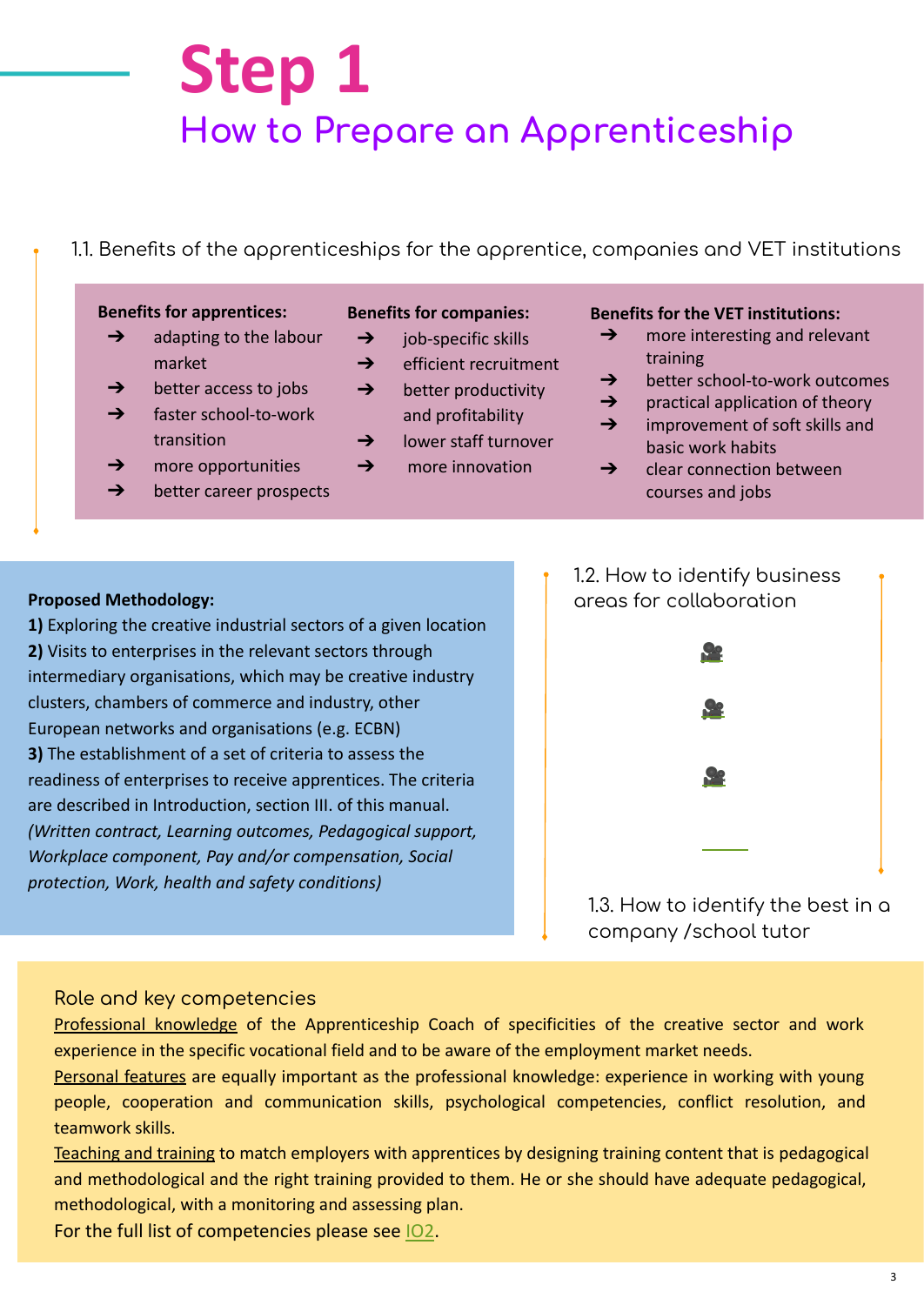### **How to Design and Negotiate a** Learning Pathway **Step 2**

### 2.1. How to design a learning plan

### **Steps to designing the learning plan**

**Step 1:** Analysing needs and expectations. Both the apprentice and the company should clearly identify and specify their needs and expectations in the learning plan.

**Step 2**: Identifying school requirements. As the learning plan is part of a specific curriculum, the school requirements

**Step 3**: Establishing the actions, tools and methodologies that will match the needs of the apprentice with the ones of the company.

**Step 4**: Designating a mentor responsible for the learning path and progress assessment of the apprentice as well as their contribution to the company.

**Tools** that can be used for the learning plan from induction training to learning pathway

<u>Oo</u>

 **[here](https://www.futurelearn.com/info/courses/blended-learning-digitally-enriched-apprenticeships/0/steps/43051)**



Work placement has a very important role in getting the students ready for adult life and for employment in the future. First of all, the employer should set clear expectations including the following:

- Contribute to the organisation
- Develop their skills
- Access the placement
- Progress towards their personal career goals

The employer should gain knowledge on the following information:

- What are the future goals of the applicant?
- What do they expect from the apprenticeship?
- Which skills do they want to develop?
- What are their current skills which ones need to be improved?<u> Ço</u>

### 2.3. How to deliver a quality contract

### **Important rights and obligations during the Apprenticeship**

or<br>ic<br>I The specific rules of apprenticeship contracts are in legislative context in most European countries. For instance, in Hungary the [230/2012. \(VIII.28.\) Korm. rendelet](http://net.jogtar.hu/jr/gen/hjegy_doc.cgi?docid=A1200230.KOR) ( Government decree) regulates these specific rules. The most important ones have been collected here.

**1) During the employment of an Apprentice working under a Apprentice employment contract**

**2) The apprenticeship employment contract shall contain in particular**

**3) The Apprentice's work placement contract shall include an undertaking by the Apprentice that**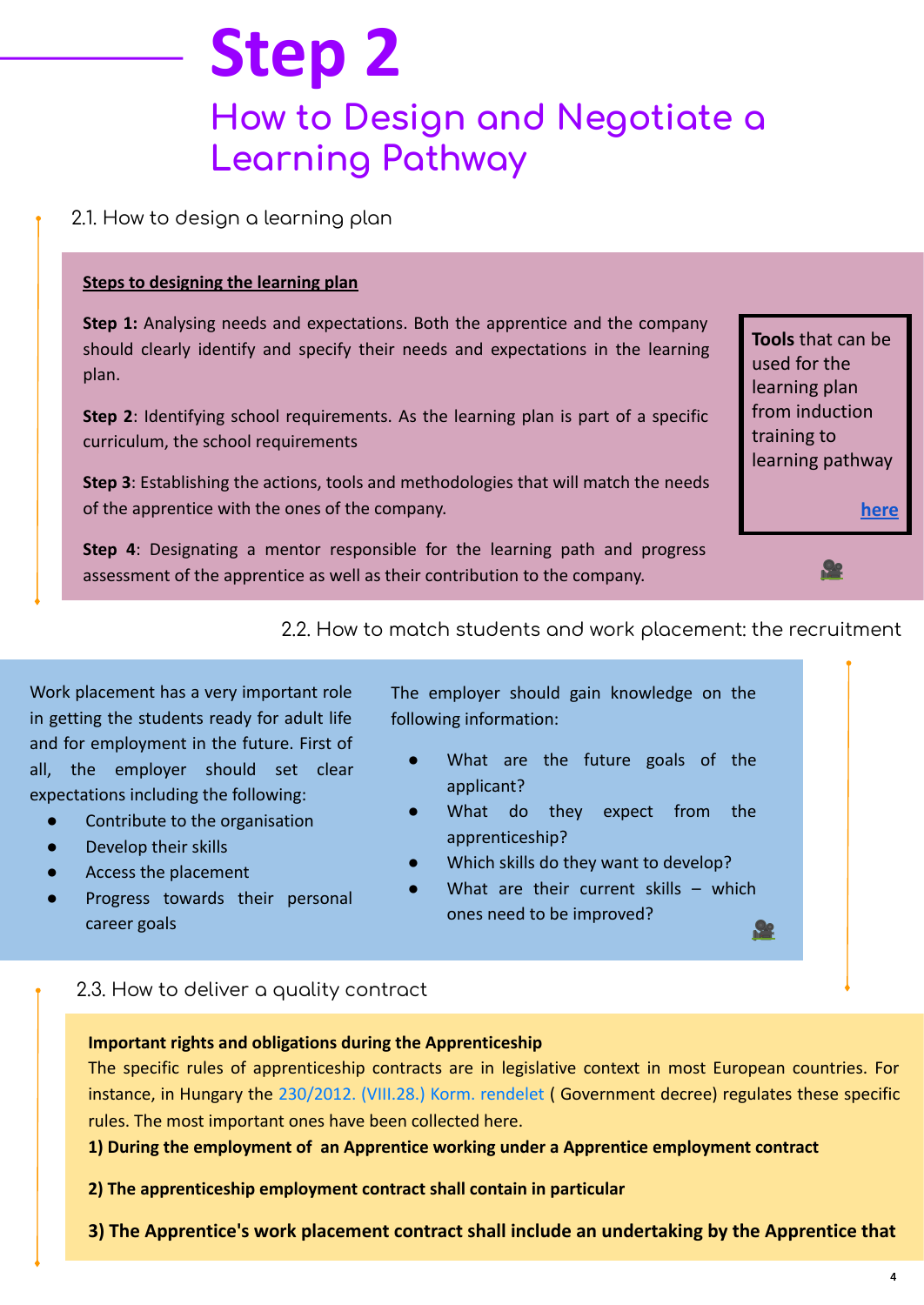## **Step 3 How to Manage the Apprenticeship**

### 3.1. How to plan the work programme in the company for the apprentice and the tutor

According to the Institute for Apprenticeships and Technical Education (IATE), providing an outline of the overall apprenticeship journey is essential. One needs to ensure a clear timeline of the apprenticeship training, specifying, in particular, where on- and off-the-job training will be joined up and where opportunities to prepare for EPA will be made available. Furthermore, an awareness of the apprenticeship standard and providing an environment where the apprentice feels confident to ask questions and for help and assurance to ensure everyone has done what is required is essential. At Press to Exit, we define each mentorship by providing a particular outline that suits both the mentee and the mentor. <u>Oo</u>

### 3.2. How to promote mobility

### **Explaining apprentices mobility**

Apprentices' mobility refers to carrying out an apprenticeship programme in another city, region, or country from where the school is based. Apprentices' mobility conforms with the same criteria as a common apprenticeship programme, but includes some more specificities, especially when the international factor is involved. The term is usually used within the context of [European Union](https://en.wikipedia.org/wiki/European_Union) policy. In this context, some of the criteria that clearly define apprentices' mobility are:

a work placement that is multi-layered and involves socio-cultural aspects



- a means to exchange expertise and unify the labour market
- a way to promote European Union employment policy to compensate for the skills mismatch between labour demand and supply
- An opportunity to foster innovation through different approaches

The European Commission has been emphasising the value of apprentices' mobility since the EU [Lisbon](https://en.wikipedia.org/wiki/Lisbon_agenda)  [agenda](https://en.wikipedia.org/wiki/Lisbon_agenda) which aimed at lowering cultural, socio-economic and academic barriers. Within the EU, several funds and programmes have been developed to guide and support apprentices' mobility. Find some of them below.



3.3. How to evaluate and accredit the apprenticeship pathway

Apprentices should keep a daily diary that could be in the form of a timesheet. Apprentices write down the motivations for undertaking their apprenticeship, their daily experience of the training they received, their satisfaction with the apprenticeship and the impact it has had on their careers. The diary does not have to be evaluated but helps the tutor to obtain a holistic perspective of the strengths and weaknesses of the apprenticeship programme. It is recommended that the tutor also keeps a diary.

Host companies should consider the establishment of an evaluation system in their enterprises and the provision of assessment reports to apprentices that is later on transferred to the school credit system as well as to the future employer. More specifically, the assessment report should not only be an uncommunicative report but it should partially cover a narrative assessment as well. **[CLOCKYOURSKILLS](https://clockyourskills.com/)**